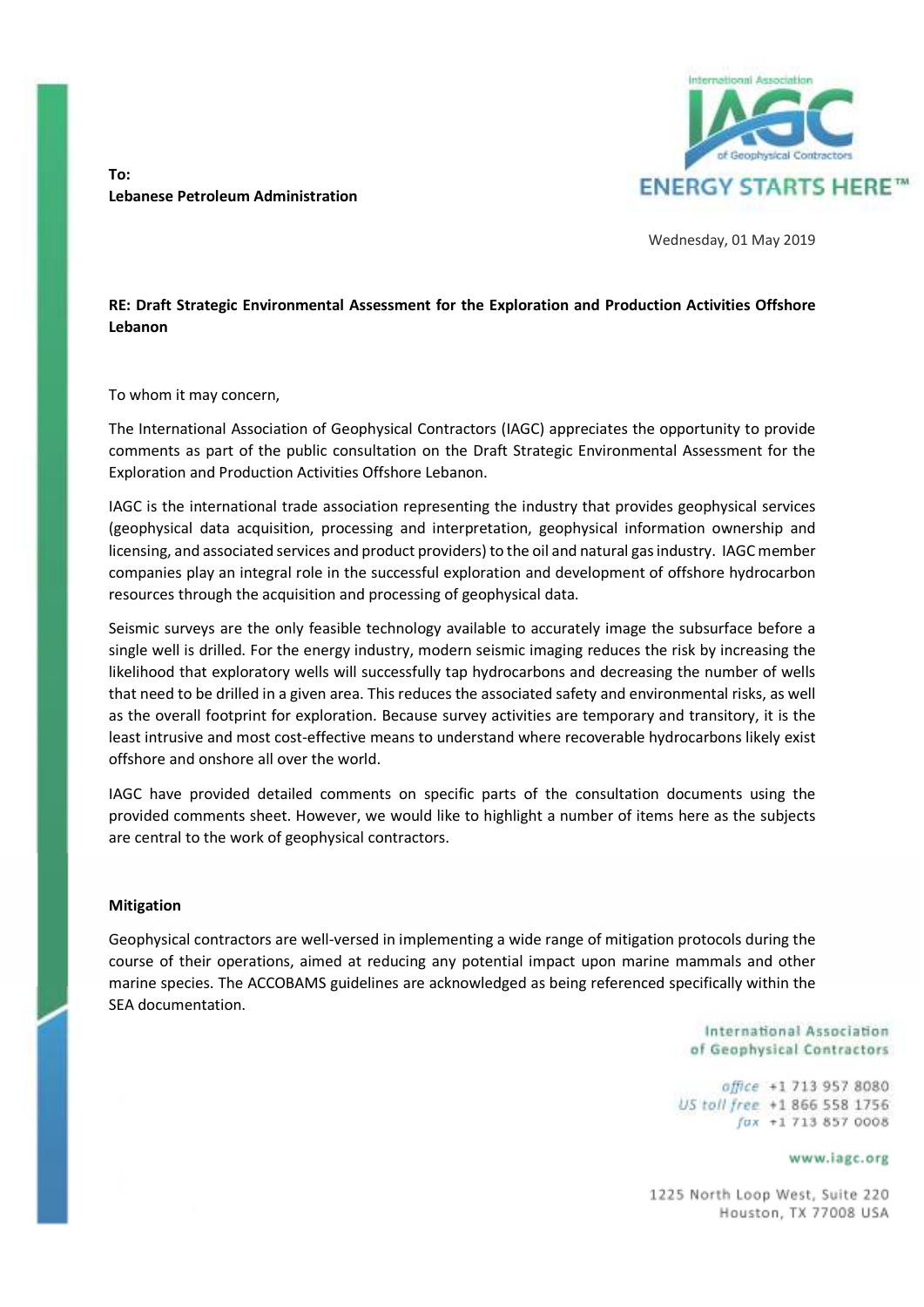IAGC would like to highlight that joint IAGC/IOGP (International Oil & Gas Producers Association) guidelines (*Recommended monitoring and mitigation measures for cetaceans during marine seismic survey geophysical operations, available from;*  https://www.iagc.org/uploads/4/5/0/7/45074397/579.pdf) have been developed and are widely applied. These guidelines have also been provided as an appendix to the consultation comment document for reference. Further, a list of mitigation measures that is highlighted in a number of places includes techniques that are neither common, nor proven, and apply to a range of operations including geophysical surveys, construction and decommissioning.

IAGC would suggest that the mitigation sections be reviewed further, in order to take into account common practice from other areas, and make recommendations more specific to individual operations, such as geophysical surveying. Through the careful application of widely recognised mitigation measures, the potential impacts of underwater sound from survey operations upon marine life are reduced to negligible levels.

The timing of surveys can be highly variable, and is dependent on factors such as investment opportunities, vessel availability and favourable weather windows. IAGC note the broad suggestion of planning geophysical operations during the period of December-March, as it is the least productive season for target marine species. Geophysical contractors regularly work outside of critical periods for a variety of species in different locations, such as the North Sea. However, this must be balanced with the weather operability, which is noted as being less favourable between the months of December-February (Volume 2, Table 2-6).

#### **Units**

It is noted that throughout the Volumes where reference is made to specific deciBel levels in relation to the introduction of underwater sound, that the units are not correctly qualified in terms of reference levels (to 1 μPa for underwater sounds), or metrics such as whether the level is intended as being an exposure level, pressure level and so on. IAGC encourages the authors to review the usage of sound levels and ensure that the correct reference level and appropriate metric is being used.

#### **Baseline data collection**

IAGC notes that there is limited information relating to underwater sound levels offshore Lebanon, and that distributional data regarding marine mammals and other species is also limited. The collection of baseline data should not be within the remit of geophysical survey contractors, as this would add unnecessary burden to companies who are not expert in carrying out such data collection. However, IAGC would also like to highlight that data collected as part of mitigation efforts by professional Marine Mammal Observers (MMOs) on board survey vessels can be utilised to inform our wider understanding of species occurrence and distribution. IAGC would encourage the use of this data following survey operations. IAGC is an active participant in efforts to collect and analyse such data from other areas already via the Sound and Marine Life Joint Industry Programme (http://www.soundandmarinelife.org/).

# **ENERGY STARTS HERE™**